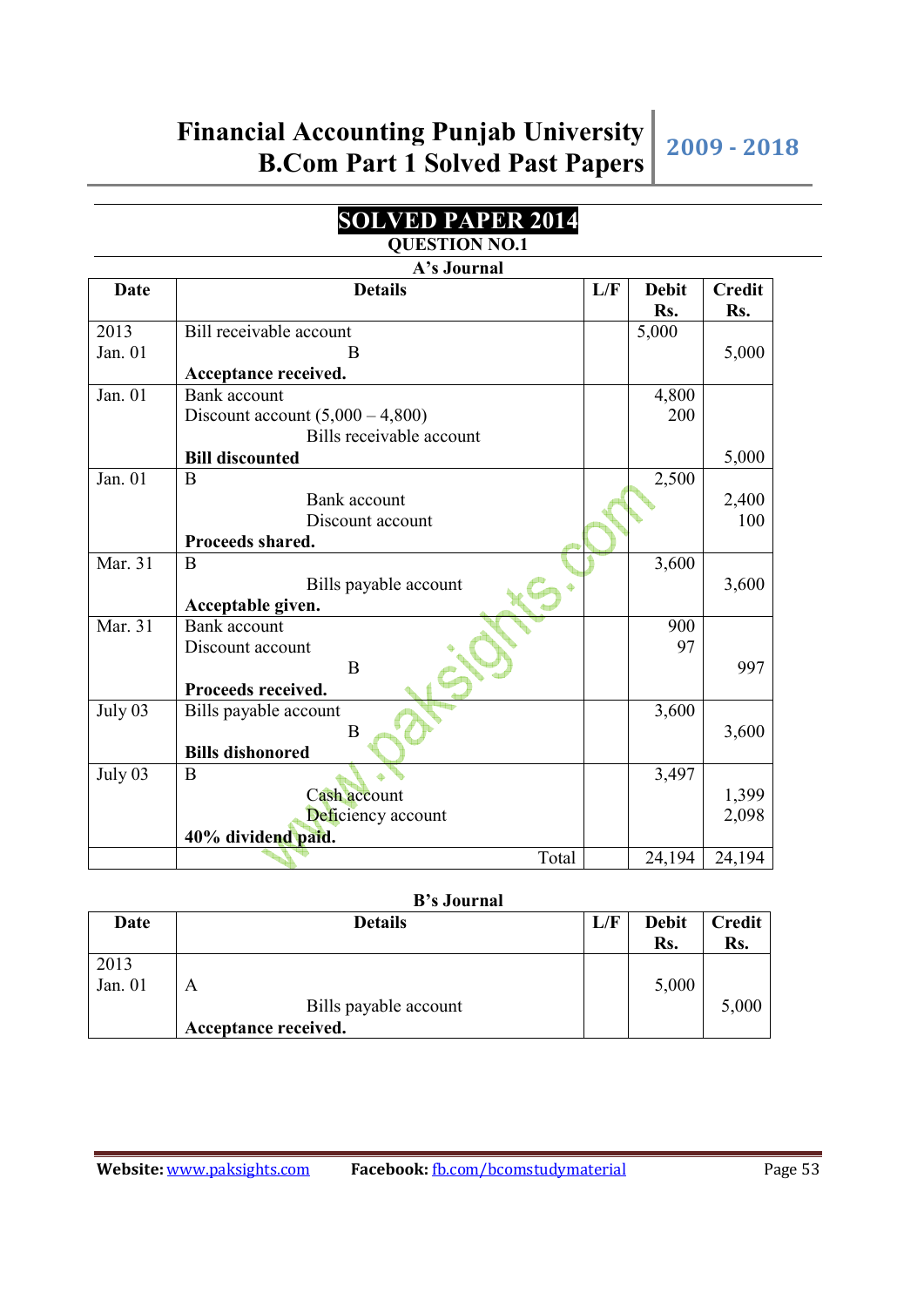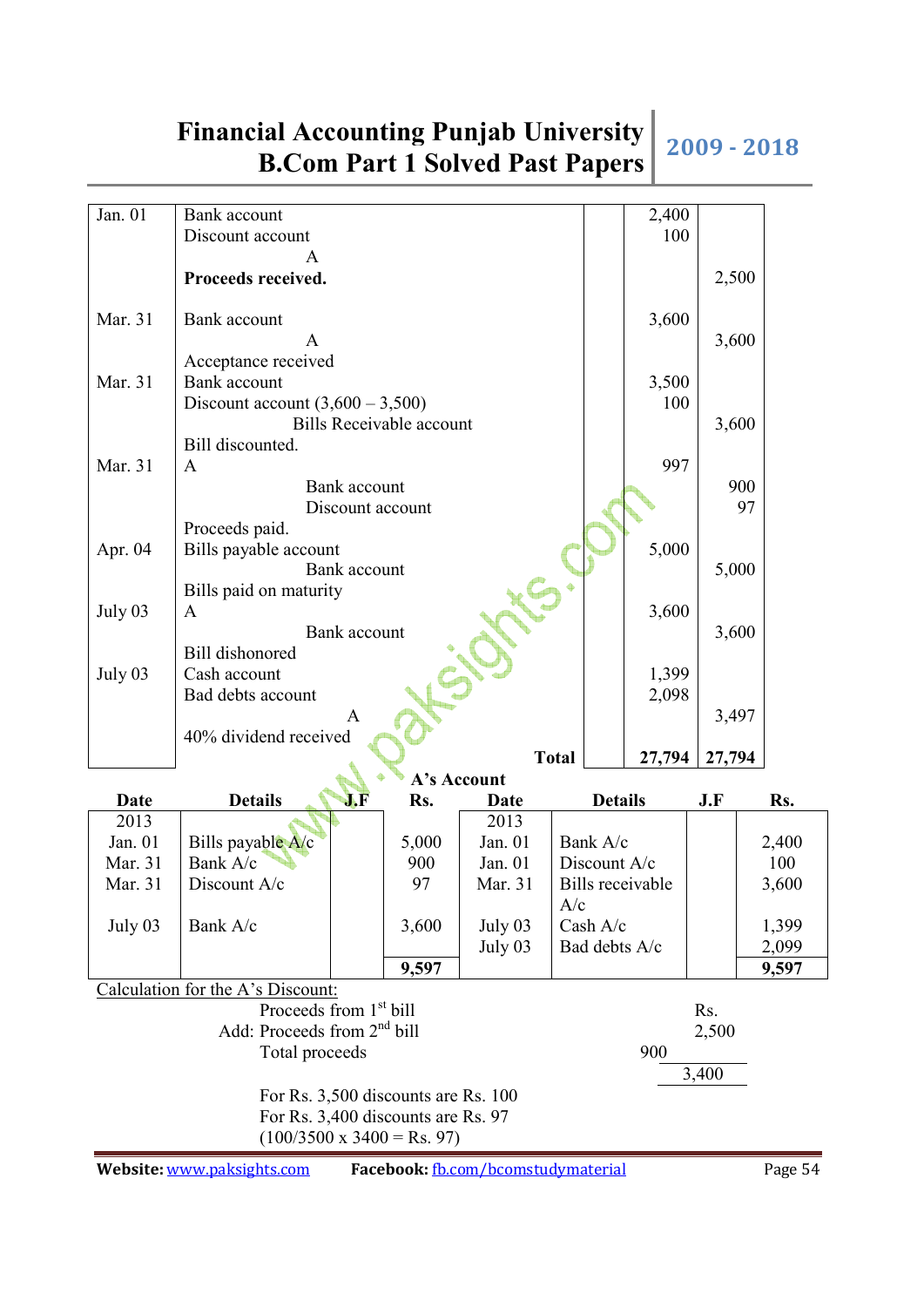|       |                                 | <b>QUESTION NO.2</b>                          |               |        |         |
|-------|---------------------------------|-----------------------------------------------|---------------|--------|---------|
|       |                                 | Mr. Shaheer                                   |               |        |         |
|       |                                 | <b>Bank Reconciliation Statement</b>          |               |        |         |
|       |                                 | As on December 31, 2013                       |               |        |         |
|       |                                 | Details                                       |               | Rs.    | Rs.     |
|       |                                 | Bank balance as per Pass Book                 | Credit        |        | 120,800 |
| Add:  | $\mathbf{1}$                    | Uncredited cheque                             | Credit        | 10,000 |         |
|       | $\overline{4}$                  | Insurance premiums paid by bank but not       |               |        |         |
|       |                                 | recorded in cash book                         | Credit        | 4,000  |         |
|       | 5                               | Cheques deposited but returned                |               |        |         |
|       |                                 | dishonored by bank                            | Credit        | 26,000 |         |
|       |                                 |                                               |               |        | 40,000  |
| Less: | <b>Balance as per pass book</b> |                                               | <b>Credit</b> |        | 160,800 |
|       | 2                               | unpresented cheques $(10,000 + 10,000)$       | Debit         | 20,000 |         |
|       | 3                               | interest credited by bank but not<br>recorded |               |        |         |
|       | in cash book                    |                                               | Debit         | 2,800  |         |
|       |                                 |                                               |               |        |         |
|       |                                 | Bank balance as per cash book                 | Debit         |        | 22,800  |
|       |                                 |                                               |               |        | 138,000 |
|       |                                 |                                               |               |        |         |

**QUESTION NO.3** 

| Mr. Ishtiag's Journal (Rectifying Entries) |                                                           |     |              |        |  |  |  |
|--------------------------------------------|-----------------------------------------------------------|-----|--------------|--------|--|--|--|
| Date                                       | <b>Details</b>                                            | L/F | <b>Debit</b> | Credit |  |  |  |
|                                            |                                                           |     | Rs.          | Rs.    |  |  |  |
|                                            | Shabeer                                                   |     | 4,000        |        |  |  |  |
|                                            | Suspense account                                          |     |              | 4,000  |  |  |  |
|                                            | (Shabeer account not debited now rectified)               |     |              |        |  |  |  |
| 2                                          | Suspense account                                          |     | 4,800        |        |  |  |  |
|                                            | Interest account                                          |     |              | 4,800  |  |  |  |
|                                            | (interest received account not credited now rectified)    |     |              |        |  |  |  |
| 3                                          | Malik Shakeel                                             |     | 12,000       |        |  |  |  |
|                                            | Purchase return account                                   |     |              | 6,000  |  |  |  |
|                                            | Sales return account                                      |     |              | 6,000  |  |  |  |
|                                            | (Purchases return and sales return account now rectified) |     |              |        |  |  |  |

| 4 | Suspense account                              | 180 |     |
|---|-----------------------------------------------|-----|-----|
|   | Shumaila                                      |     | .80 |
|   | (Shumaila account more debited now rectified) |     |     |
|   | $(7,860 - 7,680)$                             |     |     |

**Website:** www.paksights.com **Facebook:** fb.com/bcomstudymaterial Page 55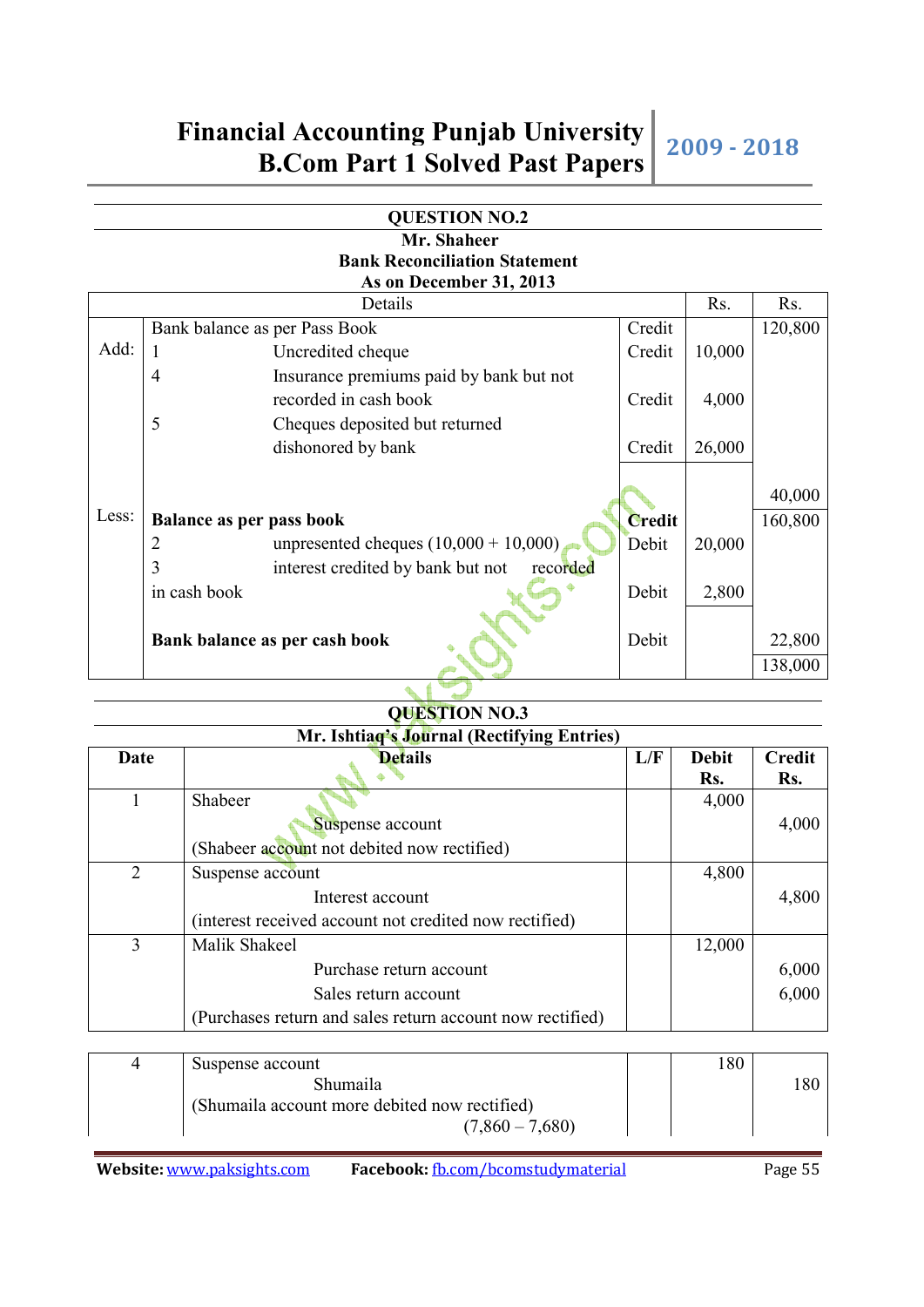|   | Furniture account                                  | 14,000 |        |
|---|----------------------------------------------------|--------|--------|
|   | Building account                                   |        | 14,000 |
|   | (Machinery accounts wrongly debited now rectified) |        |        |
| 6 | Suspense account                                   | 16,000 |        |
|   | Wages account                                      |        | 16,000 |
|   | (wages account posted twice now rectified)         |        |        |

| <b>Suspense Account</b> |                |  |     |                  |                             |                                  |     |        |
|-------------------------|----------------|--|-----|------------------|-----------------------------|----------------------------------|-----|--------|
| Date                    | <b>Details</b> |  | J.F | Rs.              | Date                        | <b>Details</b>                   | J.F | Rs.    |
| $\overline{2}$          | Interest A/c   |  |     | 4,800            |                             | Balance                          |     |        |
| $\overline{4}$          | Shumaila       |  |     | 180              |                             | (Difference in                   |     | 16,980 |
|                         |                |  |     |                  |                             | T.B)                             |     |        |
| 6                       | Wages A/c      |  |     | 16,000           | 1                           | Shabeer                          |     | 4,000  |
|                         |                |  |     | 20,980           |                             |                                  |     | 20,980 |
|                         |                |  |     |                  |                             |                                  |     |        |
|                         |                |  |     |                  | <b>QUESTION NO.4</b>        |                                  |     |        |
|                         |                |  |     |                  | Mr. Zaheer                  |                                  |     |        |
|                         |                |  |     |                  | <b>Statement of Affairs</b> |                                  |     |        |
|                         |                |  |     |                  | As on January 1, 2013       |                                  |     |        |
|                         | <b>Assets</b>  |  |     | Rs.              |                             | <b>Liabilities</b>               |     | Rs.    |
| <b>Current Assets:</b>  |                |  |     |                  | <b>Current Liabilities:</b> |                                  |     |        |
| Cash and bank           |                |  |     | 900 <sub>°</sub> | <b>Sundry creditors</b>     |                                  |     | 31,200 |
|                         |                |  |     |                  |                             |                                  |     |        |
| Sundry debtors          |                |  |     | 22,800           | Bank overdraft              |                                  |     | 40,800 |
| <b>Bills</b> receivable |                |  |     | 30,500           |                             |                                  |     |        |
| Stock in trade          |                |  |     | 33,400           |                             |                                  |     |        |
| <b>Fixed Assets:</b>    |                |  |     |                  | <b>Owners' Equity:</b>      |                                  |     |        |
| Motor car               |                |  |     | 4,200            | Capital                     |                                  |     |        |
| Furniture and fixture   |                |  |     | 3,400            |                             | (Being the excess of assets over |     |        |
|                         |                |  |     |                  | liabilities)                |                                  |     | 23,200 |

**95,200 95,200**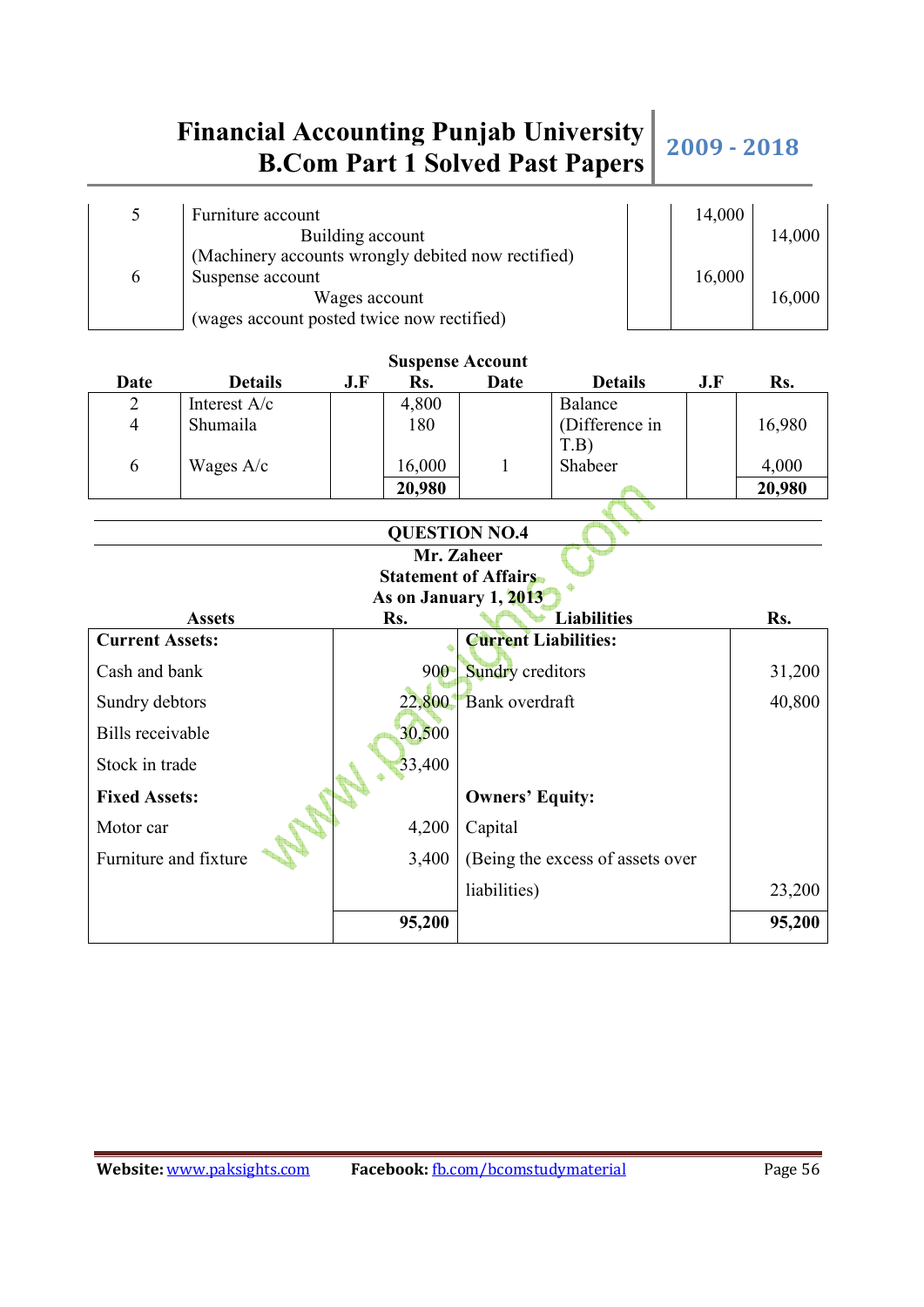**Mr. Zaheer Statement of Affairs As on December 31, 2013**  Assets Rs. **Right** Rs. **Example 1 Rs. Example 2 Rs. Rs. Current Assets: Current Liabilities:**  Cash and bank 2,800 Sundry creditors 28,400 Sundry debtors Rs.21,400 | Bank overdraft 39,200 Less: Bad debts Rs. 1,000 Rs.20,400 Less: Provision for Debtors Rs.1020 (Rs.20,400 x 5%) 19,380 Bills receivables Rs.28,800 Less: Reservable for bill Receivable  $\vert$  Rs.1,600 27,200 Stock in trade 37,400 37,400 Fixed Assets: <br>Motor car <br>Rs.4.200 Rs.4.200 Rs.4.200 Rs.4.200 Rs.4.200 Rs.4.200 Rs.4.200 Rs.4.200 Rs.4.200 Rs.4.200 Rs.4.200 Rs.4.200 Rs.4.200 Rs.4.200 Rs.4.200 Rs.4.200 Rs.4.200 Rs.4.200 Rs.4.200 Rs.4.200 Rs.4.200 Rs.4.20 Motor car  $\text{Rs.}4,200$ Less: Depreciation Rs.800 Rs.800 Rs.800 Rs.800 Rs.800 Rs.800 Rs.800 Rs.800 Rs.800 Rs.800 Rs.800 Rs.800 Rs.800 Rs.800 Rs.800 Rs.800 Rs.800 Rs.800 Rs.800 Rs.800 Rs.800 Rs.800 Rs.800 Rs.800 Rs.800 Rs.800 Rs.800 Rs.800 Rs.800 over liabilities) 25,640 Furniture and fixture Rs.3,400 Less: Depreciation Rs. 800 3,400 Furniture and fixture Rs.3,400 Less: Depreciation  $(3,400 \times 10\%)$  Rs.340 3,060 **93,240 93,240 Mr. Zaheer Statement of Affairs As on January 1, 2013**  Details Rs. Capital as on  $31<sup>st</sup>$  December 2013 Add: Drawing during the year 25,640 4,800 Adjusted capital as on  $31<sup>st</sup>$  December 2013 Less: Capital on  $1<sup>st</sup>$  January 2013 30,440 23,200

Net profit made during the year 7,240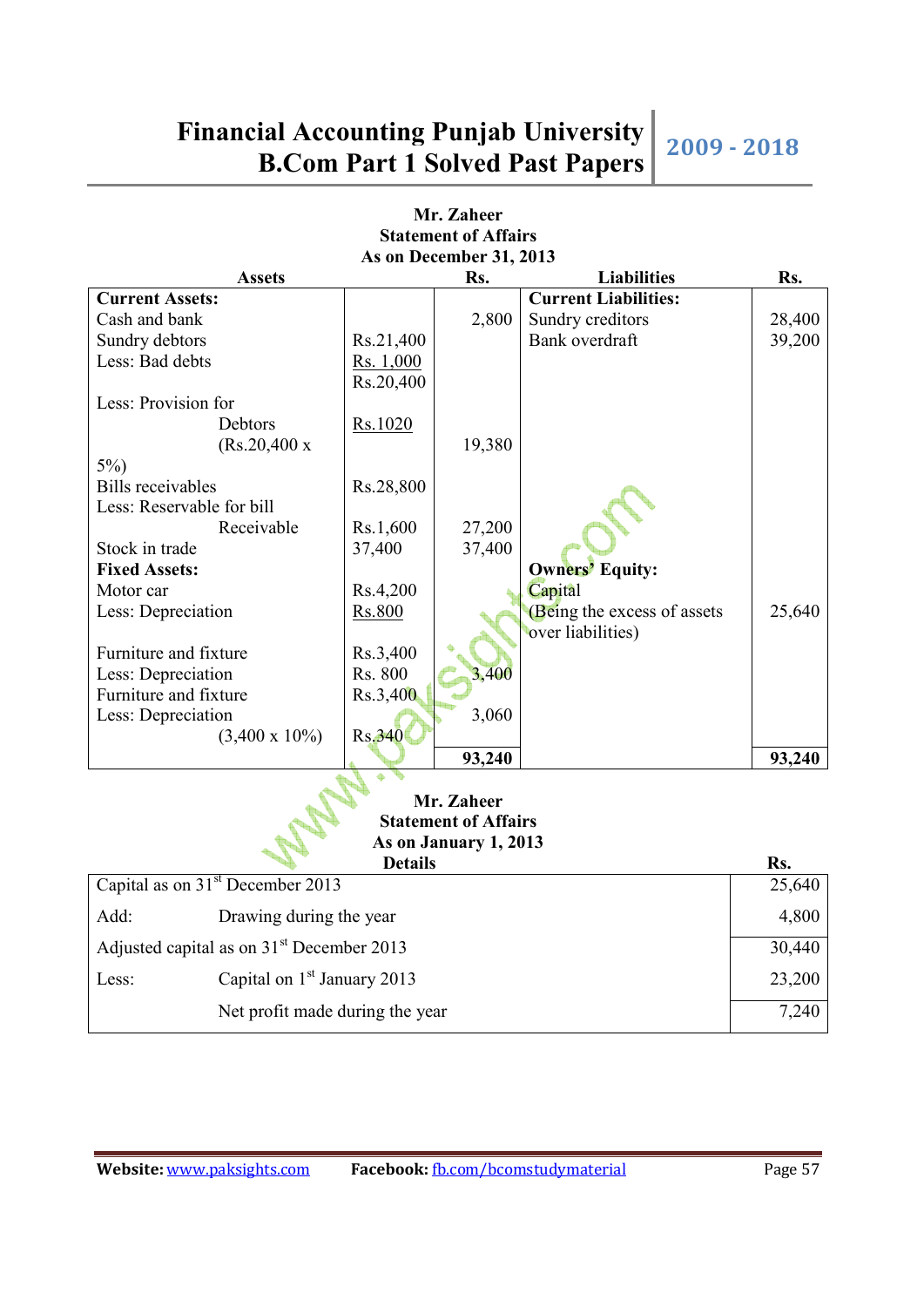| <b>QUESTION NO.5</b>                         |         |         |                        |         |  |  |  |
|----------------------------------------------|---------|---------|------------------------|---------|--|--|--|
| <b>Trading and Profit &amp; Loss Account</b> |         |         |                        |         |  |  |  |
| For the year ending December 31, 2011        |         |         |                        |         |  |  |  |
| <b>Details</b>                               |         | Rs.     | <b>Details</b>         | Rs.     |  |  |  |
| Opening stock                                |         | 75,000  | Sales<br>312,500       |         |  |  |  |
| Purchases                                    | 112,500 |         | Less: Sales return     |         |  |  |  |
| Less: Purchases return                       | 3,750   | 108,750 | 3,125                  |         |  |  |  |
| Wages                                        | 31,250  |         | Closing stock          |         |  |  |  |
| Add: Wages payable                           | 2,500   | 33,750  |                        |         |  |  |  |
| Carriage                                     |         | 1,250   |                        |         |  |  |  |
| Gross profit $c/d$                           |         | 140,625 |                        |         |  |  |  |
|                                              |         | 359,375 |                        | 359,375 |  |  |  |
| Salaries                                     |         | 35,000  | Gross profit b/d       | 140,625 |  |  |  |
| <b>Bad</b> debts                             |         | 1,875   | Interest on investment |         |  |  |  |
| New provision for bad debts                  |         | 2,500   | $(3,750 \times 10\%)$  | 375     |  |  |  |
| Discount on debtors                          |         | 950     |                        |         |  |  |  |
| Depreciation on plant & machinery            |         | 6,875   |                        |         |  |  |  |
| Depreciation on land & Building              |         | 3,125   |                        |         |  |  |  |
| Expired prepaid insurance                    |         | 1,875   |                        |         |  |  |  |
| Net profit transferred to capital A/c        |         | 88,800  |                        |         |  |  |  |
|                                              |         | 141,000 |                        | 141,000 |  |  |  |

**Balance Sheet** 

| As on December 31, 2011           |        |                             |        |  |  |  |  |
|-----------------------------------|--------|-----------------------------|--------|--|--|--|--|
| <b>Assets</b>                     | Rs.    | Liabilities & Capital       | Rs.    |  |  |  |  |
| <b>Current Assets:</b>            |        | <b>Current Liabilities:</b> |        |  |  |  |  |
| Cash in hand                      | 26,875 | Wagespayable                | 2,500  |  |  |  |  |
| Prepaid insurance<br>4,375        |        | Sundry creditors            | 75,000 |  |  |  |  |
| 1,875<br>Less: Expired            | 2,500  | Bills payable               | 20,000 |  |  |  |  |
| Bills receivable                  | 6,250  |                             |        |  |  |  |  |
| 50,000<br>Sundry debtors          |        |                             |        |  |  |  |  |
| Less: Provision for B.D           |        |                             |        |  |  |  |  |
| $(50,000 \times 5\%)$<br>2,500    |        |                             |        |  |  |  |  |
| 47,500                            |        |                             |        |  |  |  |  |
| Less: Discount on debtors         |        |                             |        |  |  |  |  |
| $(47,500 \times 2\%)$<br>950      | 46,550 |                             |        |  |  |  |  |
| Interest on investment receivable | 375    |                             |        |  |  |  |  |
| Closing stock                     | 50,000 |                             |        |  |  |  |  |
| Investment $\omega$ 10%           | 3,750  |                             |        |  |  |  |  |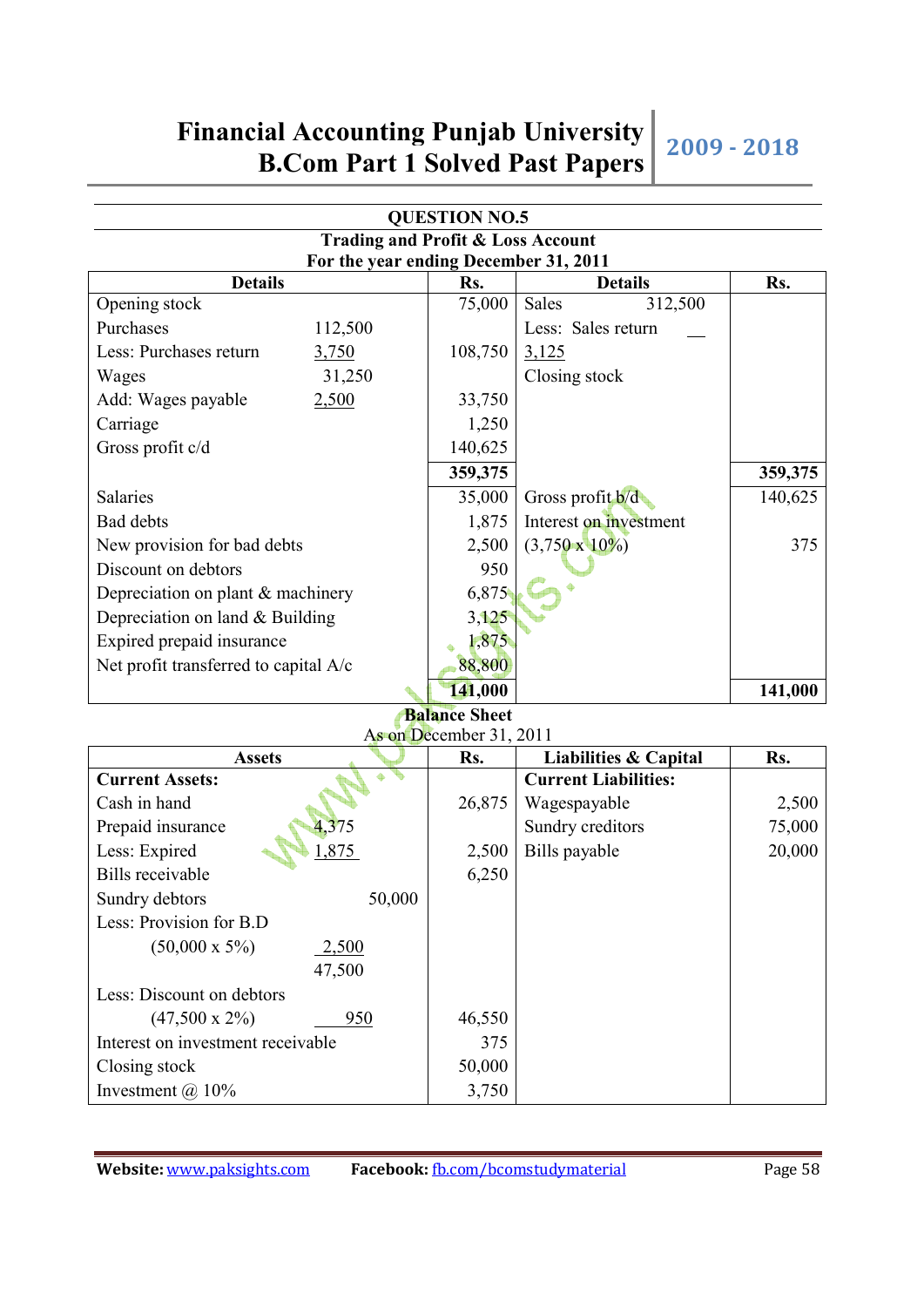| <b>Fixed Assets:</b> |        |         | <b>Owner Equity:</b>                 |         |
|----------------------|--------|---------|--------------------------------------|---------|
| Furniture            |        | 25,000  | Capital                              |         |
| Plant and machinery  | 68,750 |         | 150,000                              |         |
| Less: Depreciation   | 6,875  | 61,875  | Net Profit                           | 213,800 |
| Land $&$ building    | 62,500 |         | 88,800                               |         |
| Less: Depreciation   | 3,125  | 59,375  | Drawings<br>$\overline{\phantom{0}}$ |         |
| Loose tool           |        | 1,250   | 25,500                               |         |
| Goodwill             |        | 50,000  |                                      |         |
|                      |        |         |                                      |         |
|                      |        | 311,300 |                                      | 311,300 |

#### **QUESTION NO.6**

#### **Literary Society Balance Sheet As on January 31,2013**

| <b>Assessts</b>          | Rs.   | <b>Liabilities</b>                 | Rs.   |
|--------------------------|-------|------------------------------------|-------|
| <b>Current Assessts:</b> |       | <b>Current Liabilities:</b>        |       |
| Cash at bank             | 500   | <b>Rent Payable</b>                | 500   |
| Investment               | 1,000 | Capital Fund                       |       |
| Subscription receivable  | 1,000 | (Being the excess of assessts over |       |
|                          |       | liabilities)                       |       |
|                          |       |                                    | 7,000 |
| <b>Fixed Assest:</b>     |       |                                    |       |
| <b>Books</b>             | 4,000 |                                    |       |
| Furniture                | 1,000 |                                    |       |

### **Literacy Society**

7,500 7,500

Income and Expenditure Account

For the year ended December 31,2013

| <b>Expenditures</b> |            | <b>Amount</b><br>Rs. | <b>Income</b>                                |            | Amount<br>Rs. |
|---------------------|------------|----------------------|----------------------------------------------|------------|---------------|
| Lightening charges  |            | 250                  | Subscriptions                                | Rs. 10,000 |               |
| Wages               |            | 500                  | Less : Last year                             | Rs. 1,000  |               |
| Rent                | Rs, 1,000  |                      |                                              | Rs. 9,000  |               |
| Less : last year    | Rs. 500    |                      | Add: Receivable                              | 500<br>Rs. | 9,500         |
|                     | 500<br>Rs. |                      | Interest on fixed deposit                    |            |               |
| Add: payable        | 500<br>Rs. | 1,000                | $(10,000 \times 10 \frac{6}{3} \times 6/12)$ |            | 500           |
| Lecture's Fee       |            | 1,000                | Interest on investment                       |            | 100           |
| Office Expenses     |            | 2,000                | Receipts from lectures                       |            | 3,000         |
| Depreciation:       |            |                      | Donation                                     |            | 1,000         |
| On Books            |            |                      |                                              |            |               |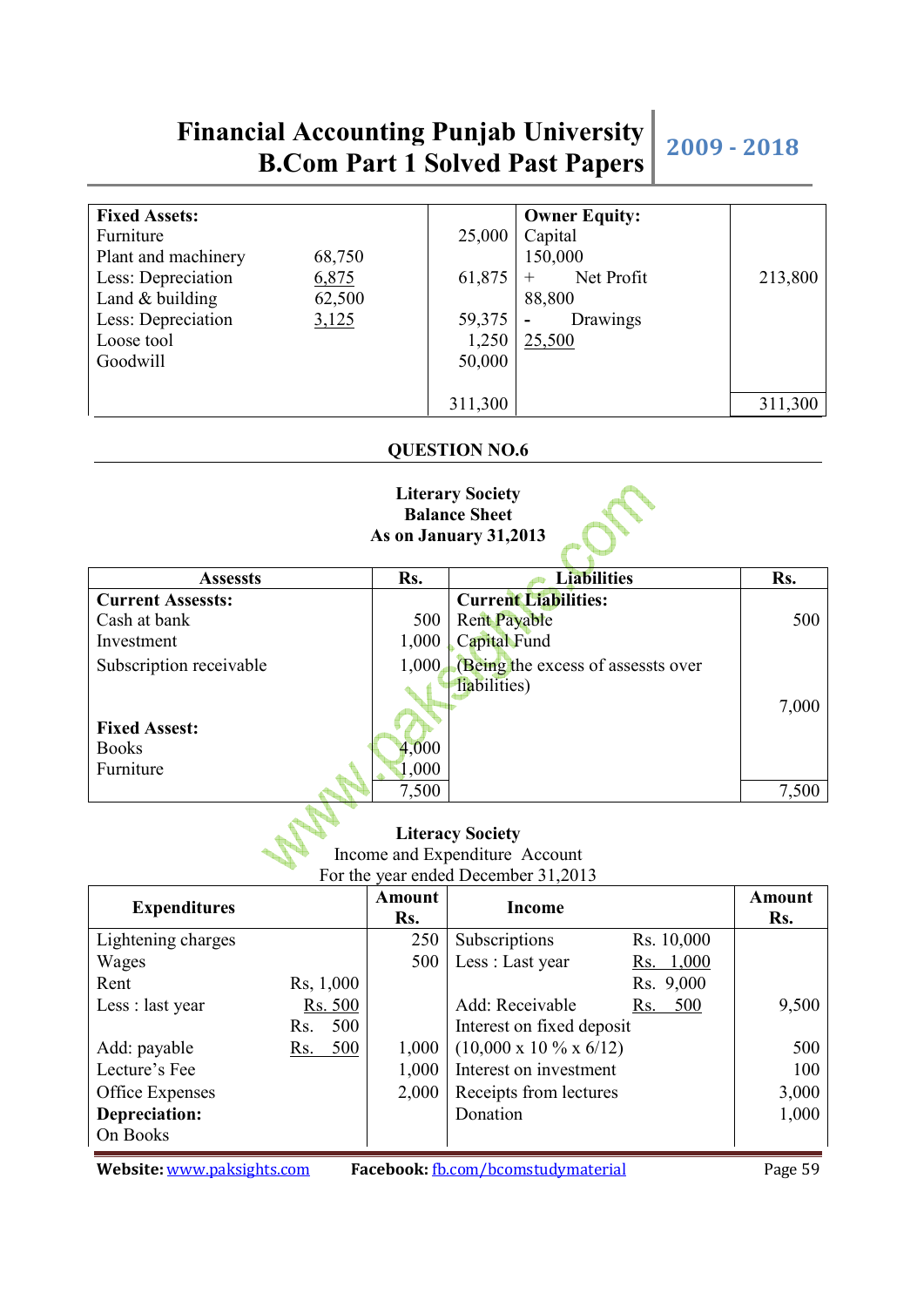| On Furniture                       | 400    |     |
|------------------------------------|--------|-----|
| Excess of income over expenditures | 8.950  |     |
|                                    | 14,100 | 14. |

#### **Literary Society Balance Sheet As on December 31,2013**

| <b>Liabilities</b><br>Rs.                           |                                            |            |        | <b>Assests</b>              |           |                     |           |        | Rs.           |
|-----------------------------------------------------|--------------------------------------------|------------|--------|-----------------------------|-----------|---------------------|-----------|--------|---------------|
|                                                     | <b>Current Assessts:</b>                   |            |        | <b>Current Liabilities:</b> |           |                     |           |        |               |
| Cash at bank                                        |                                            |            | 850    | Rent Payable                |           |                     |           |        | 500           |
|                                                     | Subscription receivable                    |            | 500    | <b>Capital Fund:</b>        |           |                     |           |        |               |
|                                                     | Interest on fixed eposit                   | receivable | 500    | Capital                     |           |                     | Rs. 7,000 |        |               |
| Investment                                          |                                            |            | 1,000  | Add:                        | Excess of |                     |           |        |               |
|                                                     |                                            |            |        | income                      |           |                     |           |        |               |
|                                                     | Fixed deposit $@10\%$                      |            | 1,0000 |                             |           | Over expenses       | Rs. 8,950 |        |               |
| Furniture                                           |                                            | Rs. 3000   |        | Add:                        |           | <b>Entrance Fee</b> | Rs. 1,500 |        |               |
|                                                     | Less: Depreciation                         | Rs. 300    | 2,700  | Add:                        | Life      |                     |           |        |               |
|                                                     |                                            |            |        | membership                  |           |                     |           |        |               |
| <b>Books</b>                                        |                                            | Rs. 5,500  |        |                             | Fee       |                     | Rs. 3,000 |        | 20,450        |
|                                                     | Less: Depreciation                         | Rs.100     | 5,400  |                             |           |                     |           |        |               |
|                                                     |                                            |            | 20,950 |                             |           |                     |           |        | 20,950        |
|                                                     |                                            |            |        |                             |           |                     |           |        |               |
| <b>QUESTION NO.7</b>                                |                                            |            |        |                             |           |                     |           |        |               |
|                                                     |                                            |            |        |                             |           | <b>Debit</b>        |           |        | <b>Credit</b> |
| Date<br><b>Details</b>                              |                                            |            |        |                             | L/F       | Rs.                 |           | Rs.    |               |
|                                                     |                                            |            |        |                             |           |                     |           |        |               |
|                                                     | Cash account                               |            |        |                             |           |                     | 20,880    |        |               |
| Rehana's capital account                            |                                            |            |        |                             |           |                     | 15,000    |        |               |
| Goodwill account                                    |                                            |            |        |                             |           | 5,880               |           |        |               |
| (Capital introduced by Rehana and G/w paid in cash) |                                            |            |        |                             |           |                     |           |        |               |
|                                                     | Goodwill account                           |            |        |                             |           |                     | 5,880     |        |               |
| Humaira's capital account                           |                                            |            |        |                             |           |                     | 3,528     |        |               |
| Saba Capital Account                                |                                            |            |        |                             |           | 2,352               |           |        |               |
|                                                     | (Good will distrubted amongs old partners) |            |        |                             |           |                     |           |        |               |
|                                                     |                                            |            |        |                             | Total     |                     | 26,760    | 26,760 |               |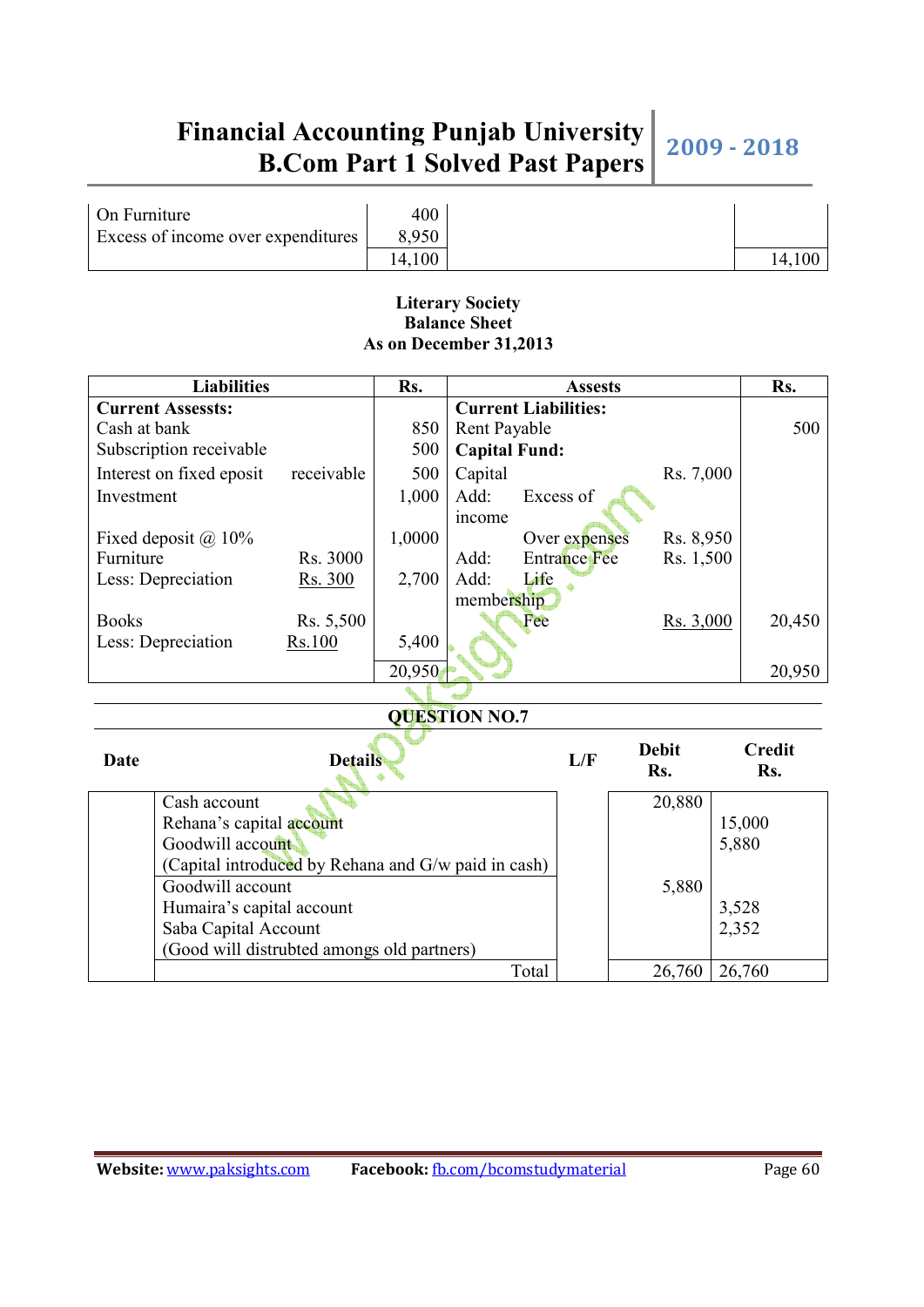|                                      |                  | <b>Dalatice Street</b>                            |     |                 |  |  |  |
|--------------------------------------|------------------|---------------------------------------------------|-----|-----------------|--|--|--|
|                                      |                  |                                                   |     |                 |  |  |  |
| <b>Assessts</b>                      | Rs.              | <b>Liabilities</b><br><b>Current Liabilities:</b> |     | Rs.             |  |  |  |
| <b>Current Assessts:</b>             |                  |                                                   |     |                 |  |  |  |
| Cash<br><b>Stock</b>                 | 22,380<br>28,000 | Creditors                                         |     | 11,800          |  |  |  |
|                                      |                  | <b>Capital Accounts:</b>                          |     |                 |  |  |  |
| Sundry debtors                       | 19,500           | Rehana's Capital account                          |     | 15,000          |  |  |  |
| <b>Fixed Assests:</b>                |                  | Humairas's capital acoount                        |     | 54,978          |  |  |  |
| Machinery                            | 48,500           | Saba's capital account                            |     | 39,102          |  |  |  |
| Furniture                            | 2,500            |                                                   |     |                 |  |  |  |
|                                      |                  |                                                   |     |                 |  |  |  |
|                                      | 120,880          |                                                   |     | 120,880         |  |  |  |
|                                      |                  | Humaira's Capital Account                         |     |                 |  |  |  |
|                                      |                  |                                                   |     |                 |  |  |  |
| <b>Particulars</b>                   | Rs.              | <b>References</b>                                 | Rs. |                 |  |  |  |
| Balance c/d                          | 54,978           | Balance b/d                                       |     | 51,450          |  |  |  |
|                                      |                  | Good will A/c                                     |     | 3,528           |  |  |  |
|                                      |                  |                                                   |     |                 |  |  |  |
|                                      | 54,978           |                                                   |     | 54,978          |  |  |  |
|                                      |                  |                                                   |     |                 |  |  |  |
|                                      |                  | <b>Saba's Capital Account</b>                     |     |                 |  |  |  |
| <b>Particulars</b>                   | Rs.              | <b>References</b>                                 | Rs. |                 |  |  |  |
| Balance c/d                          | 39,102           | Balance b/d                                       |     | 36,750          |  |  |  |
|                                      |                  | Good will A/c                                     |     | 2,352           |  |  |  |
|                                      |                  |                                                   |     |                 |  |  |  |
|                                      | 39,102           |                                                   |     | 39,102          |  |  |  |
|                                      |                  |                                                   |     |                 |  |  |  |
| Rehana's Capital Account             |                  |                                                   |     |                 |  |  |  |
| <b>Particulars</b>                   | Rs.              | <b>References</b>                                 | Rs. |                 |  |  |  |
| Balance c/d                          | 15,000           | Bank A/c                                          |     | 15,000          |  |  |  |
|                                      |                  |                                                   |     |                 |  |  |  |
|                                      |                  |                                                   |     |                 |  |  |  |
|                                      | 15,000           |                                                   |     | 15,000          |  |  |  |
|                                      |                  |                                                   |     |                 |  |  |  |
| <b>Cash Account</b>                  |                  |                                                   |     |                 |  |  |  |
| <b>Particulars</b><br>$Dol$ gaa $dd$ | Rs.              | <b>References</b><br>$15.00 \mid$ Delenge $h/d$   | Rs. | <u>າາ 200 I</u> |  |  |  |

#### **Balance Sheet**

| Rehana's Capital Account |  |        |                   |        |  |  |
|--------------------------|--|--------|-------------------|--------|--|--|
| <b>Particulars</b>       |  | Rs.    | <b>References</b> | Rs.    |  |  |
| Balance c/d              |  | 15,000 | Bank A/c          | 15,000 |  |  |
|                          |  | 15,000 |                   | 15,000 |  |  |

| <b>Cash Account</b>      |        |                   |        |  |  |  |  |
|--------------------------|--------|-------------------|--------|--|--|--|--|
| <b>Particulars</b>       | Rs.    | <b>References</b> | Rs.    |  |  |  |  |
| Balance c/d              | 15,00  | Balance b/d       | 22.380 |  |  |  |  |
| Rehana's Capital account | 15,000 |                   |        |  |  |  |  |
| Good will Account        | 5,880  |                   |        |  |  |  |  |
|                          |        |                   |        |  |  |  |  |
|                          | 22,380 |                   |        |  |  |  |  |
|                          |        |                   | 22,380 |  |  |  |  |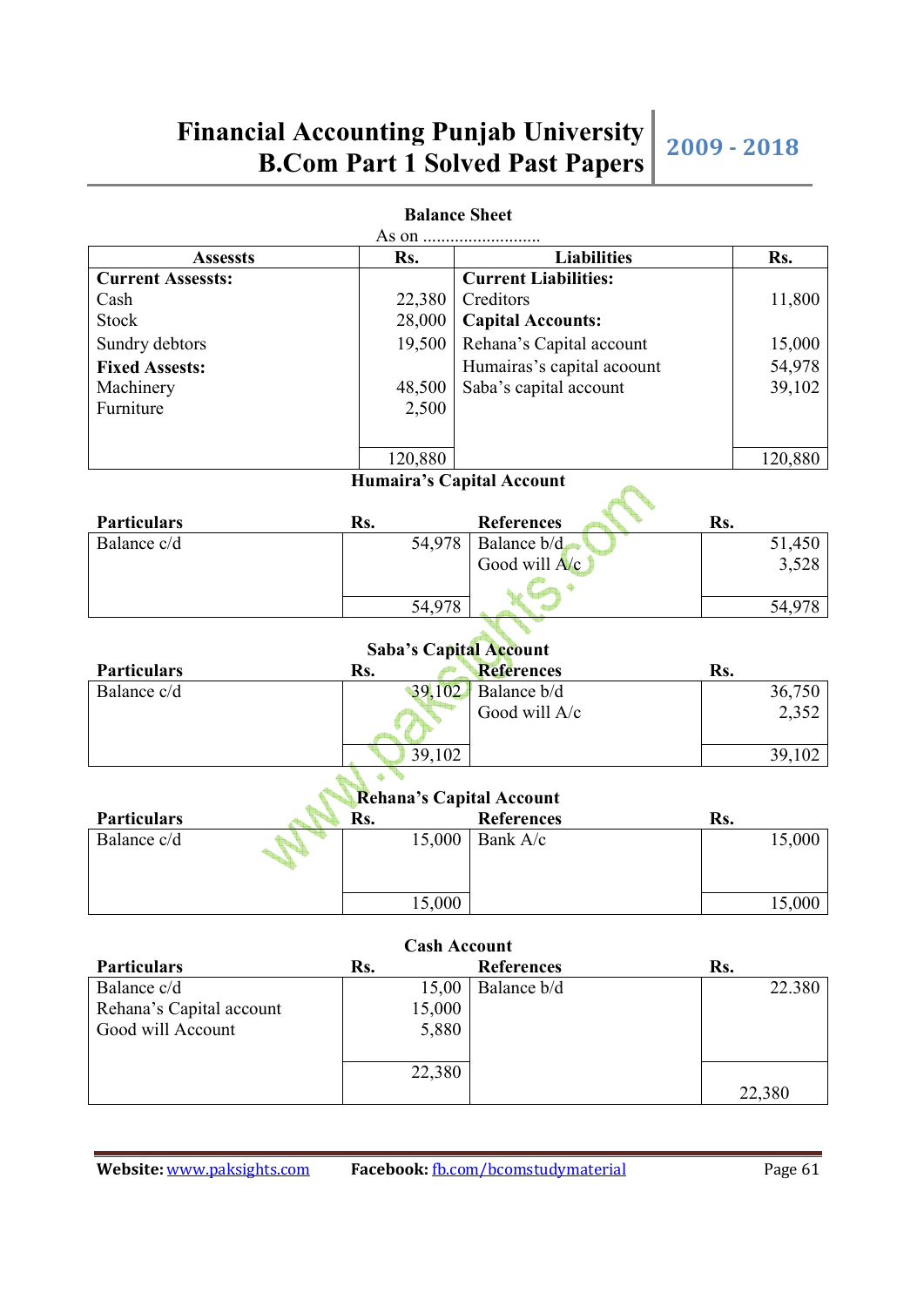**Financial Accounting Punjab University** 

### **B.Com Part 1 Solved Past Papers** 2009 - 2018 (w-1)**Calculation of New sharing Ratio**<br>
share of Rehanas in Future  $\begin{array}{r} \n\mathcal{L} \\
\mathcal{L} \\
\mathcal{L}\n\end{array}$  =  $\begin{array}{r} \n\mathcal{L} \\
\mathcal{L}\n\end{array}$  ages share of Rehanas in Future profit  $=$  1  $\overline{8}$  35% Combined share of old patners  $=$  12.5  $\frac{0}{0}$ Total 100% Share of Humaira's profit  $=$  52.5  $\frac{0}{0}$ Share of Saba's profit  $=$  35% Share of Rehana's profit  $=$   $\bullet$   $\bullet$   $\bullet$  12.5  $\frac{0}{0}$ Total 100% **w-2) Valuation of Goodwill:** Goodwill = Average profit Purchase year price 23,520 X 2  $= 47,040$

Average of profit  $=(\frac{(21,000+24,000+25,560)}{3})$  $=$  Rs. 23,520

**(w-3) Amount of Goodwill brought bh Rehana:**

 $=47,040 \text{ X} \frac{1}{8} = \text{Rs. } 5,880$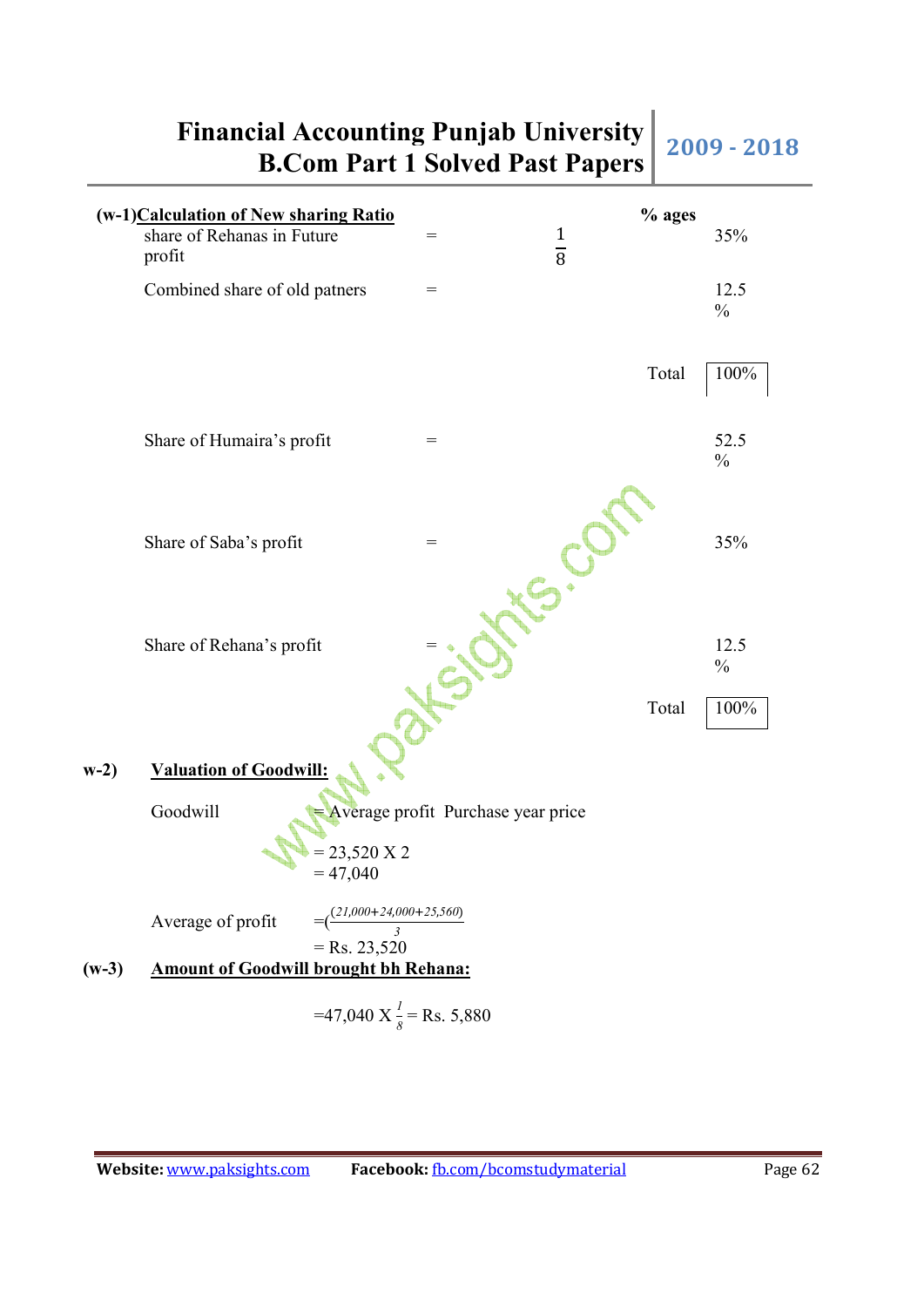#### **Question No.8**

Every business transaction causes at least two changes in the financial position of a business concern at the same time - hence, both the changes must be recorded in the books of accounts. This concept is explained on Analysis of Business Transaction page. Otherwise, the books of accounts will remain incomplete and the result ascertained therefore will be inaccurate.

For example, we buy machinery for \$100,000. Obviously, it is a business transaction. It has brought two changes - machinery increases by \$100,000 and cash decreases by an equal amount. While recording this transaction in the books of accounts, both the changes must be recorded. In accounting language these two changes are termed as "a debit change" and "a credit change" The detail about these terms is given under the topic account. Thus we see that for every transaction there will be two entries - one debit entry and another credit entry.

For each debit there will be a corresponding credit entry of an equal amount. Conversely, for every credit entry there will be a corresponding debit entry of an equal amount. So, the system under which both the changes in a transaction are recorded together - one change is debited, while the other change is credited with an equal amount - is known as double entry system.

Locus Pacioli, an Italian wrote a first book on double entry system in 1494. It is regarded as the best and the only scientific method of accounting system universally accepted throughout the world. It has been built on well defined rules and principles which is the foundation of modern accountancy.

The fundamental principle of double entry system lies in analyzing the two changes (parties) involved in business transactions and properly recording of both the changes in the books of accounts. There is no exception to this principle. If a complete picture of the transactions is to be reflected through books of accounts, the double entry system must be duly observed. Otherwise the books of accounts will fail to provided complete information and the very objective of accounting will be defeated.

#### **Successive Processes of the Double Entry System:**

Following are the successive processes of the double entry system:

#### **Journal:**

First of all, transactions are recorded in a book known as journal. Read more about journal.

#### **Ledger:**

In the second process, the transactions are classified in a suitable manner and recorded in another book known as ledger. Read more about ledger.

#### **Trial Balance:**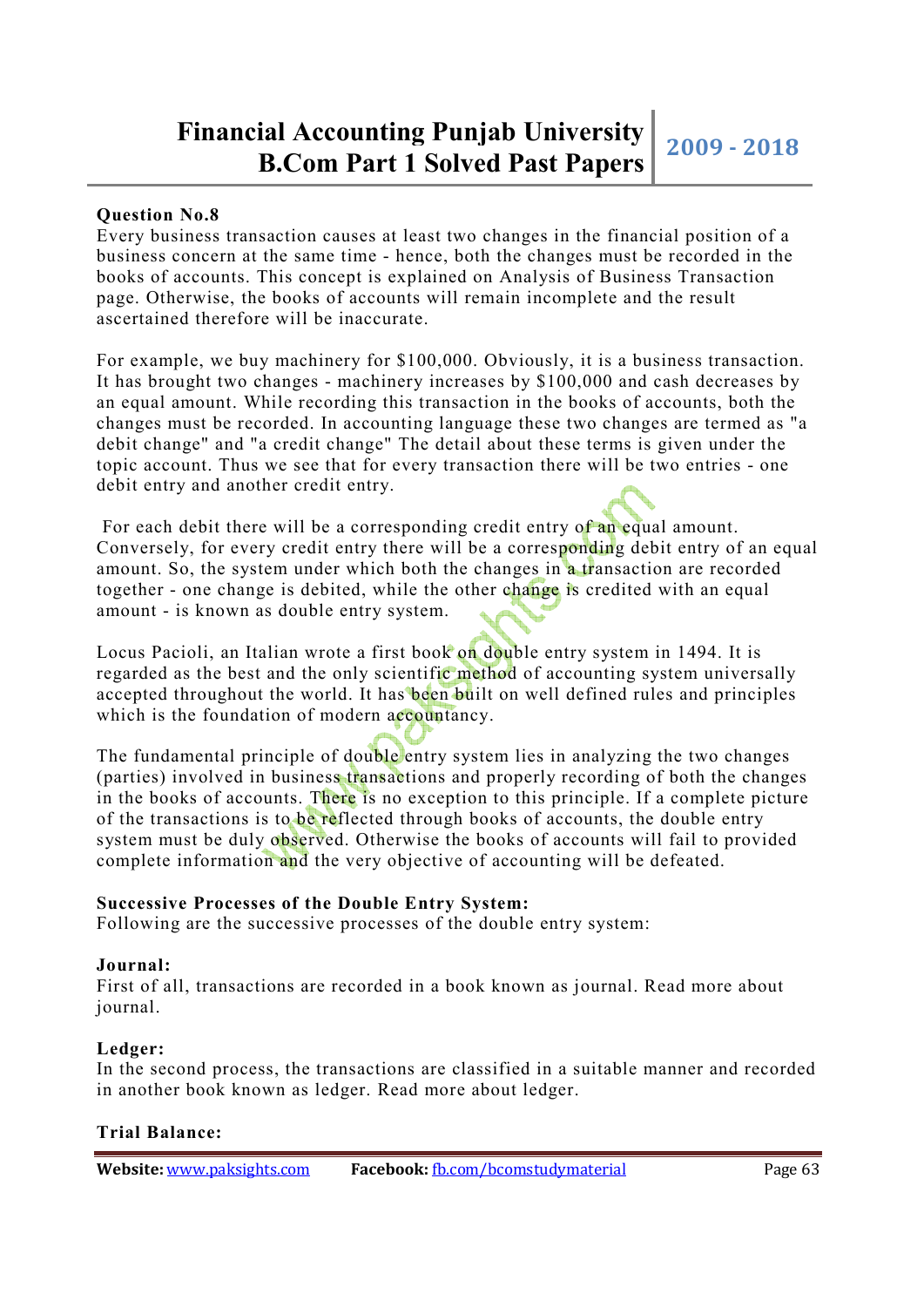In the third process, the arithmetical accuracy of the books of account is tested by means of trial balance. Read more about trial balance.

#### **Final Accounts:**

In the fourth and final process the result of the full year's working is determined through final accounts.

#### **Advantages:**

Double entry system is acknowledged as the best method of accounting in the modern world. Following are the main advantages of double entry system:

Under this method both the aspects of each and every transaction are recorded. So it is possible to keep complete account.

Since both the aspects of a transaction are recorded, for each debit there must be a corresponding credit of an equal amount. Therefore, total debits must be equal to total credits. In fact, it is possible to verify the arithmetical accuracy of the books of accounts by ascertaining whether the two sides become equal or not through a process known as trial balance.

Under this system profit and loss account can be prepared easily by taking together all the accounts relating to income or revenue and expenses or losses and thereby the result of the business can be ascertained.

A balance sheet can be prepared by taking together all the accounts relating to assets and liabilities and thereby the financial position of the business can be assessed.

Under this system mistakes and deflections can be detected - this exerts a moral pressure on the accountant and his staff.

Under this system necessary statistics are easily available so that the management can take appropriate decision and run the business efficiently.

All the necessary details about a transaction can be obtained quickly and easily.

The total amount owed by debtors and the total amount owed to creditors can be ascertained easily.

Sale, purchase of goods, stock, revenue, expenses and profit or loss of different years can be compared and the success or failure of the business measured. Thereafter the causes of failure can be found out and necessary remedial measures taken to ensure success of the business.